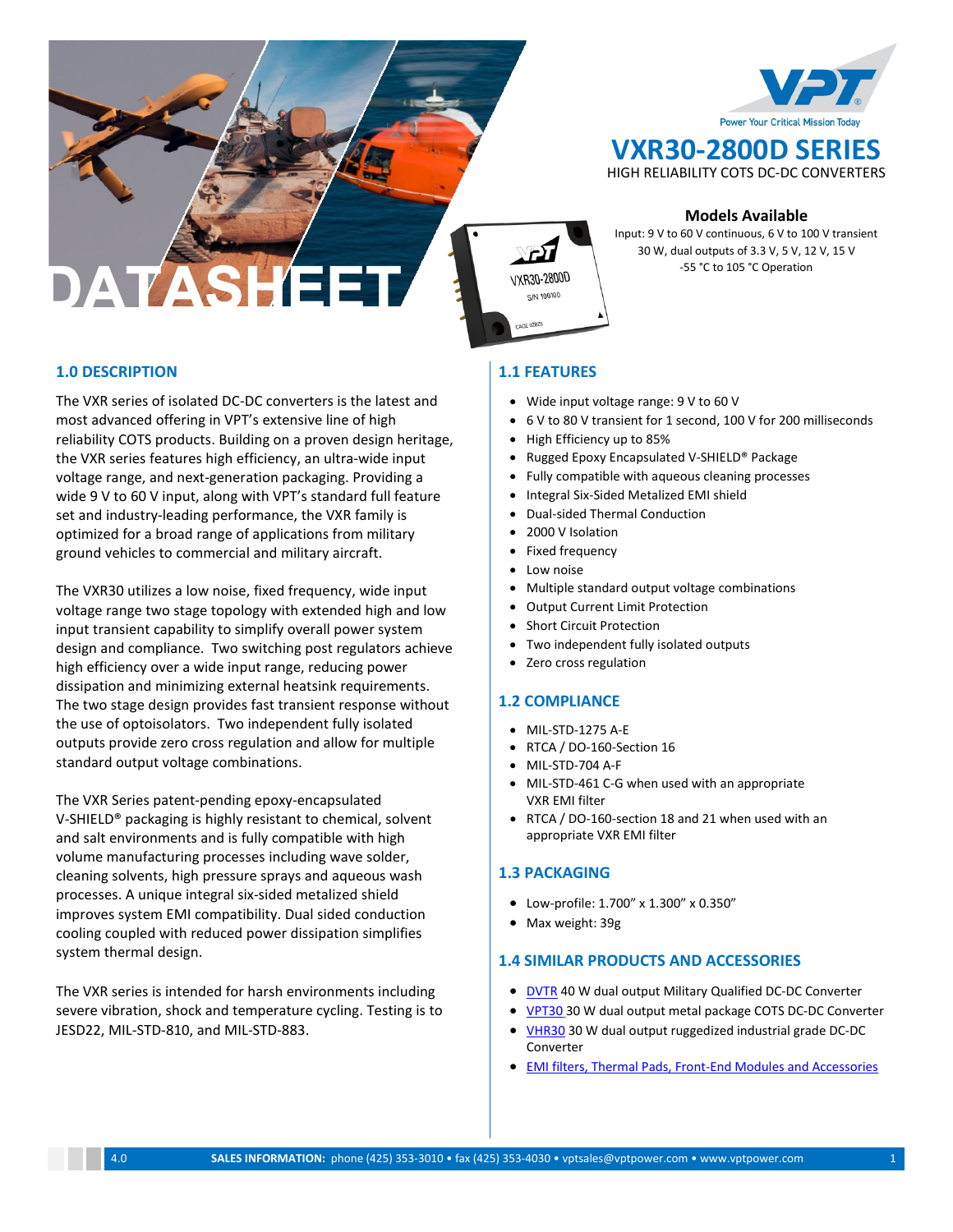

# **2.0 DESCRIPTION**

# **2.1 BLOCK DIAGRAM**



# **2.2 CONNECTION DIAGRAM**

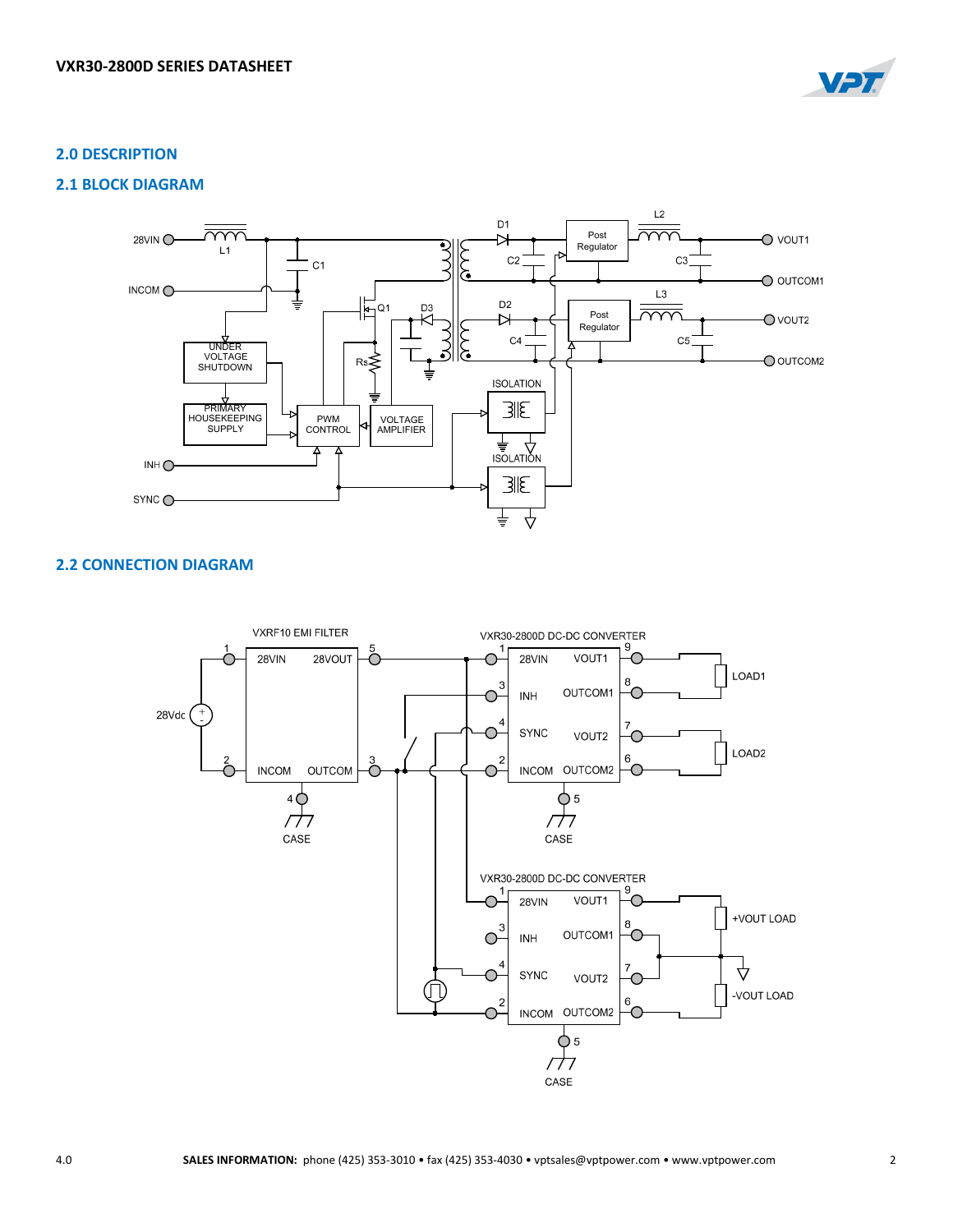

# **3.0 SPECIFICATIONS**

## **3.1 ABSOLUTE MAXIMUM RATINGS**

| <b>Absolute Maximum Ratings</b>    |       |                                       |                    |
|------------------------------------|-------|---------------------------------------|--------------------|
| Input Voltage (Continuous):        | 60 V  | Operating Temperature (Full Load):    | -55 °C to + 105 °C |
| Input Voltage (Transient, 200 ms): | 100 V | Storage Temperature:                  | -55 °C to + 125 °C |
|                                    |       | Lead Solder Temperature (10 seconds): | 300 °C             |

#### **3.2 PERFORMANCE SPECIFICATIONS**

Tcase = -55 °C to +105 °C, Vin = +28 V ± 5%, Full Load, Vout conditions/specifications for either VOUT1 or VOUT2, unless otherwise specified

|                                             |                                               |                          | VXR30-280505D<br>VXR30-283R33R3D |                          |                          |                          |                          |              |
|---------------------------------------------|-----------------------------------------------|--------------------------|----------------------------------|--------------------------|--------------------------|--------------------------|--------------------------|--------------|
| Parameter                                   | <b>Conditions</b>                             | Min                      | <b>Typ</b>                       | Max                      | Min                      | <b>Typ</b>               | Max                      | <b>Units</b> |
| <b>INPUT</b>                                |                                               |                          |                                  |                          |                          |                          |                          |              |
| Voltage                                     | Continuous                                    | 9                        | 28                               | 60                       | 9                        | 28                       | 60                       | $\mathsf{V}$ |
|                                             | Transient, 200 ms <sup>3</sup>                | 6                        |                                  | 100                      | 6                        | $\overline{\phantom{a}}$ | 100                      | $\vee$       |
|                                             | Transient, 1 sec <sup>3</sup>                 | 6                        |                                  | 80                       | 6                        | $\overline{\phantom{a}}$ | 80                       | $\vee$       |
| Current                                     | INH < 0.2 V                                   | $\blacksquare$           | $\mathbf{1}$                     | 6                        | $\overline{\phantom{a}}$ | $\mathbf{1}$             | 6                        | mA           |
|                                             | No Load                                       | $\blacksquare$           | 65                               | 85                       | $\blacksquare$           | 70                       | 90                       | mA           |
| <b>Ripple Current</b>                       | 20 Hz to 10 MHz                               | $\blacksquare$           | 25                               | 45                       | $\overline{\phantom{a}}$ | 25                       | 45                       | mApp         |
| Undervoltage Lockout                        | Turn-On                                       |                          |                                  | 8.9                      |                          | $\overline{a}$           | 8.9                      | V            |
|                                             | Turn-Off <sup>3</sup>                         | $\overline{a}$           | $\overline{a}$                   | 5.9                      | ÷,                       | $\blacksquare$           | 5.9                      | V            |
| <b>OUTPUT STATIC</b>                        |                                               |                          |                                  |                          |                          |                          |                          |              |
| Voltage $4$                                 | Tcase = $25 °C$                               | 3.25                     | 3.3                              | 3.35                     | 4.92                     | 5                        | 5.08                     | V            |
|                                             | Tcase = -55 $^{\circ}$ C to +105 $^{\circ}$ C | 3.22                     | 3.3                              | 3.38                     | 4.87                     | 5                        | 5.13                     | $\vee$       |
| Total Power <sup>2</sup>                    |                                               | 0                        | $\overline{\phantom{a}}$         | 30                       | 0                        | $\Box$                   | 30                       | W            |
| Power <sup>2,4</sup>                        |                                               | 0                        | $\overline{a}$                   | 15                       | 0                        | $\overline{\phantom{a}}$ | 21                       | W            |
| Current <sup>2,4</sup>                      |                                               | $\mathbf 0$              | $\overline{a}$                   | 4.55                     | 0                        | $\blacksquare$           | 4.2                      | A            |
| Ripple Voltage <sup>4</sup>                 | 20 Hz to 10 MHz                               | $\overline{a}$           | 25                               | 60                       | $\ddot{\phantom{a}}$     | 25                       | 60                       | mVpp         |
| Line Regulation <sup>4</sup>                | $V_{IN}$ = 9 V to 60 V                        | $\overline{a}$           | 1                                | 10                       | $\overline{\phantom{a}}$ | $\mathbf{1}$             | 10                       | mV           |
| Load Regulation <sup>4</sup>                | No Load to Full Load                          |                          | 1                                | 10                       | $\overline{\phantom{a}}$ | $\mathbf{1}$             | 10                       | mV           |
| Load Fault Power Dissipation <sup>4,5</sup> | Overload <sup>3</sup>                         |                          | 5                                | 10                       |                          | $\,6$                    | 11                       | W            |
|                                             | Short Circuit <sup>3</sup>                    | $\overline{a}$           | 3                                | $\overline{7}$           | ÷,                       | 3                        | $\overline{7}$           | W            |
| <b>OUTPUT DYNAMIC</b>                       |                                               |                          |                                  |                          |                          |                          |                          |              |
| Load Step <sup>4</sup> , Half to Full Load  | <b>Output Transient</b>                       | $\Box$                   | 15                               | 55                       | $\blacksquare$           | 15                       | 55                       | mVpk         |
|                                             | Recovery <sup>1</sup>                         | $\Box$                   | $\blacksquare$                   | 50                       | ÷,                       | $\omega$                 | 50                       | $\mu s$      |
| Line Step $3, 4$ , Vin = 16 V to 40 V       | <b>Output Transient</b>                       | $\blacksquare$           | 10                               | 40                       | $\blacksquare$           | 10                       | 55                       | mVpk         |
|                                             | Recovery <sup>1</sup>                         | $\blacksquare$           | $\overline{a}$                   | 100                      | Ĭ.                       | $\overline{\phantom{a}}$ | 100                      | μs           |
| Turn-On, $V$ in = 0 to 28 V                 | Delay                                         | $\overline{a}$           | 8                                | 12                       | $\overline{\phantom{a}}$ | 8                        | 12                       | ms           |
|                                             | Overshoot                                     | $\overline{\phantom{a}}$ | $\mathbf 0$                      | 15                       | $\blacksquare$           | $\pmb{0}$                | 25                       | mVpk         |
| <b>FUNCTION</b>                             |                                               |                          |                                  |                          |                          |                          |                          |              |
| INH Pin Input <sup>3</sup>                  | Outputs Inhibited                             | 0                        | $\blacksquare$                   | 0.2                      | $\pmb{0}$                | $\overline{\phantom{a}}$ | 0.2                      | V            |
| INH Pin Open Circuit Voltage <sup>3</sup>   | <b>Outputs Enabled</b>                        | $\overline{\phantom{a}}$ | 8                                | 12                       | $\overline{a}$           | 8                        | 12                       | $\vee$       |
| <b>SYNC Frequency Range</b>                 |                                               | 500                      | $\overline{a}$                   | 600                      | 500                      | $\overline{\phantom{a}}$ | 600                      | kHz          |
| <b>GENERAL</b>                              |                                               |                          |                                  |                          |                          |                          |                          |              |
| Efficiency                                  |                                               | 76                       | 80                               | $\sim$                   | 80                       | 83                       | $\mathbb{Z}^2$           | $\%$         |
| Capacitive Load <sup>3,4</sup>              |                                               |                          |                                  | 1000                     | $\blacksquare$           | $\overline{\phantom{a}}$ | 1000                     | $\mu$ F      |
| <b>Switching Frequency</b>                  |                                               | 450                      | 500                              | 550                      | 450                      | 500                      | 550                      | kHz          |
| Isolation Input / Output / Case             | 2000 V DC, Tcase = $25^{\circ}$ C             | 100                      | $\overline{\phantom{a}}$         | $\overline{\phantom{a}}$ | 100                      | $\overline{\phantom{a}}$ | $\overline{\phantom{a}}$ | MΩ           |
| <b>Isolation Output / Output</b>            | 500 V DC, Tcase = 25 °C                       | 100                      | $\overline{a}$                   | $\blacksquare$           | 100                      | $\overline{\phantom{a}}$ | $\blacksquare$           | MΩ           |
| Weight                                      |                                               | $\blacksquare$           | $\overline{\phantom{a}}$         | 39                       | $\blacksquare$           | $\blacksquare$           | 39                       | g            |
| MTBF (MIL-HDBK-217F)                        | GM @ Tcase = $55 °C$                          | $\blacksquare$           | 789                              | $\blacksquare$           | $\overline{\phantom{a}}$ | 789                      | $\blacksquare$           | kHr          |

#### 1. Time for output voltage to settle within 1% of steady-state value

2. Derate linearly to 0 at 115 °C

3. Verified by initial electrical design verification. Post design verification, parameter shall be guaranteed to the limits specified.

4. Each output 5. Other output at no load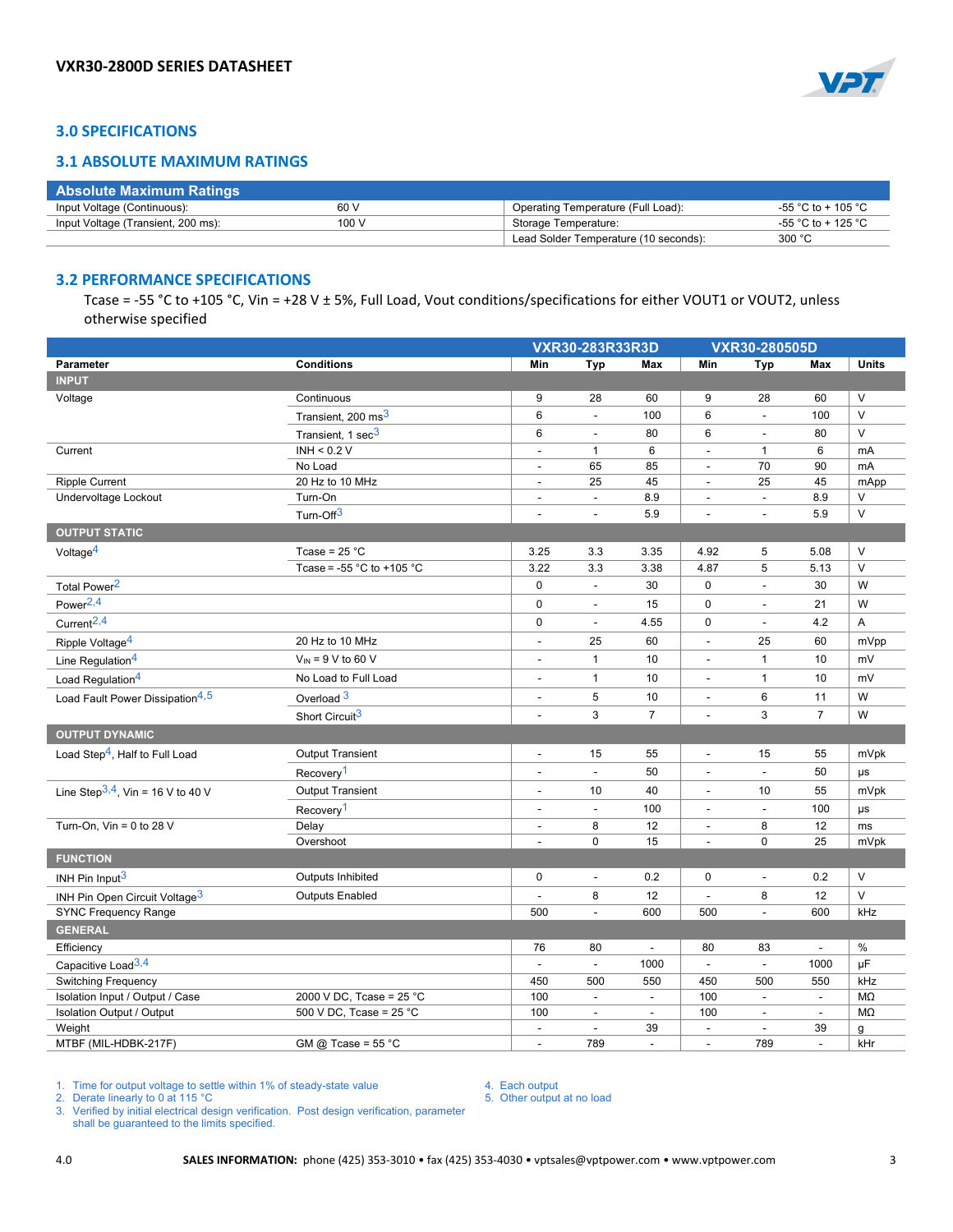

# **3.2 PERFORMANCE SPECIFICATIONS (CONTINUED)**

Tcase = -55 °C to +105 °C, Vin = +28 V ± 5%, Full Load, Vout conditions/specifications for either VOUT1 or VOUT2, unless otherwise specified

|                                             |                                               |                          | VXR30-281515D<br>VXR30-281212D |                          |                          |                          |                |               |
|---------------------------------------------|-----------------------------------------------|--------------------------|--------------------------------|--------------------------|--------------------------|--------------------------|----------------|---------------|
| Parameter                                   | <b>Conditions</b>                             | Min                      | <b>Typ</b>                     | Max                      | Min                      | <b>Typ</b>               | Max            | <b>Units</b>  |
| <b>INPUT</b>                                |                                               |                          |                                |                          |                          |                          |                |               |
| Voltage                                     | Continuous                                    | 9                        | 28                             | 60                       | 9                        | 28                       | 60             | $\vee$        |
|                                             | Transient, 200 ms <sup>3</sup>                | 6                        | $\overline{\phantom{a}}$       | 100                      | 6                        | $\overline{\phantom{a}}$ | 100            | $\vee$        |
|                                             | Transient, 1 sec <sup>3</sup>                 | 6                        | $\overline{\phantom{a}}$       | 80                       | 6                        | $\blacksquare$           | 80             | $\vee$        |
| Current                                     | INH < $0.2$ V                                 | $\blacksquare$           | $\mathbf{1}$                   | 6                        | $\overline{a}$           | $\mathbf{1}$             | 6              | mA            |
|                                             | No Load                                       | $\blacksquare$           | 75                             | 95                       | $\overline{a}$           | 75                       | 95             | mA            |
| <b>Ripple Current</b>                       | 20 Hz to 10 MHz                               | $\blacksquare$           | 25                             | 45                       | $\blacksquare$           | 25                       | 45             | mApp          |
| Undervoltage Lockout                        | Turn-On                                       | $\blacksquare$           |                                | 8.9                      | $\blacksquare$           | $\blacksquare$           | 8.9            | $\vee$        |
|                                             | Turn-Off <sup>3</sup>                         |                          |                                | 5.9                      |                          | $\overline{a}$           | 5.9            | $\vee$        |
| <b>OUTPUT STATIC</b>                        |                                               |                          |                                |                          |                          |                          |                |               |
| Voltage <sup>4</sup>                        | Tcase = $25 °C$                               | 11.82                    | 12                             | 12.18                    | 14.77                    | 15                       | 15.23          | $\vee$        |
|                                             | Tcase = -55 $^{\circ}$ C to +105 $^{\circ}$ C | 11.7                     | 12                             | 12.3                     | 14.62                    | 15                       | 15.38          | $\vee$        |
| Total Power <sup>2</sup>                    |                                               | 0                        | $\blacksquare$                 | 30                       | $\pmb{0}$                | $\overline{\phantom{a}}$ | 30             | W             |
| Power <sup>2,4</sup>                        |                                               | 0                        | L.                             | 21                       | $\mathbf 0$              | $\overline{\phantom{a}}$ | 21             | W             |
| Current <sup>2,4</sup>                      |                                               | 0                        | L.                             | 1.75                     | $\mathbf 0$              | ÷,                       | 1.4            | A             |
| Ripple Voltage <sup>4</sup>                 | 20 Hz to 10 MHz                               | $\overline{a}$           | 25                             | 60                       | $\overline{a}$           | 20                       | 55             | mVpp          |
| Line Regulation <sup>4</sup>                | $V_{IN}$ = 9 V to 60 V                        | $\overline{a}$           | $\mathbf{1}$                   | 10                       | $\overline{a}$           | $\mathbf{1}$             | 10             | mV            |
| Load Regulation <sup>4</sup>                | No Load to Full Load                          | $\overline{a}$           | $\mathbf{1}$                   | 10                       | $\overline{a}$           | $\mathbf{1}$             | 10             | mV            |
| Load Fault Power Dissipation <sup>4,5</sup> | Overload $3$                                  | $\overline{\phantom{a}}$ | 5                              | 10                       | $\overline{\phantom{a}}$ | 5                        | 10             | W             |
|                                             | Short Circuit <sup>3</sup>                    | $\overline{a}$           | 3                              | $\overline{7}$           | Ĭ.                       | 3                        | $\overline{7}$ | W             |
| <b>OUTPUT DYNAMIC</b>                       |                                               |                          |                                |                          |                          |                          |                |               |
| Load Step <sup>4</sup> , Half to Full Load  | <b>Output Transient</b>                       | $\blacksquare$           | 85                             | 170                      | $\overline{\phantom{a}}$ | 75                       | 160            | mVpk          |
|                                             | Recovery <sup>1</sup>                         | $\blacksquare$           | 15                             | 100                      | $\overline{\phantom{a}}$ | 15                       | 100            | $\mu s$       |
| Line Step $3, 4$ , Vin = 16 V to 40 V       | <b>Output Transient</b>                       | $\blacksquare$           | 75                             | 200                      | $\blacksquare$           | 90                       | 210            | mVpk          |
|                                             | Recovery <sup>1</sup>                         | $\blacksquare$           | 15                             | 100                      | Ĭ.                       | 15                       | 100            | μs            |
| Turn-On, $V$ in = 0 to 28 V                 | Delay                                         | $\overline{\phantom{a}}$ | 8                              | 12                       | $\overline{\phantom{a}}$ | 8                        | 12             | ms            |
|                                             | Overshoot                                     | $\blacksquare$           | $\pmb{0}$                      | 50                       |                          | $\pmb{0}$                | 50             | mVpk          |
| <b>FUNCTION</b>                             |                                               |                          |                                |                          |                          |                          |                |               |
| INH Pin Input $3$                           | Output Inhibited                              | 0                        | $\overline{\phantom{a}}$       | 0.2                      | $\mathbf 0$              | $\overline{\phantom{a}}$ | 0.2            | $\vee$        |
| INH Pin Open Circuit Voltage <sup>3</sup>   | Output Enabled                                | $\overline{a}$           | 8                              | 12                       |                          | 8                        | 12             | $\vee$        |
| <b>SYNC Frequency Range</b>                 |                                               | 500                      | $\blacksquare$                 | 600                      | 500                      | $\overline{\phantom{a}}$ | 600            | kHz           |
| <b>GENERAL</b>                              |                                               |                          |                                |                          |                          |                          |                |               |
| Efficiency                                  |                                               | 81                       | 84                             | $\overline{\phantom{a}}$ | 82                       | 85                       | $\blacksquare$ | $\frac{0}{0}$ |
| Capacitive Load $3,4$                       |                                               | $\overline{a}$           | $\overline{a}$                 | 500                      | $\blacksquare$           | $\overline{\phantom{a}}$ | 500            | μF            |
| Switching Frequency                         |                                               | 450                      | 500                            | 550                      | 450                      | 500                      | 550            | kHz           |
| Isolation Input / Output / Case             | 2000 V DC, Tcase = 25 °C                      | 100                      | $\overline{\phantom{a}}$       | $\overline{\phantom{a}}$ | 100                      | $\overline{\phantom{a}}$ | $\blacksquare$ | MΩ            |
| <b>Isolation Output / Output</b>            | 500 V DC, Tcase = 25 °C                       | 100                      | $\blacksquare$                 | $\blacksquare$           | 100                      | $\blacksquare$           | $\mathbf{r}$   | MΩ            |
| Weight                                      |                                               | $\blacksquare$           | $\overline{a}$                 | 39                       | $\overline{\phantom{a}}$ | $\overline{\phantom{a}}$ | 39             | g             |
| MTBF (MIL-HDBK-217F)                        | GM @ Tcase = $55 °C$                          | $\overline{a}$           | 789                            | $\overline{\phantom{a}}$ | $\overline{a}$           | 789                      | $\blacksquare$ | kHr           |

1. Time for output voltage to settle within 1% of steady-state value

2. Derate linearly to 0 at 115 °C

4. Each output 5. Other output at no load

3. Verified by initial electrical design verification. Post design verification, parameter shall be guaranteed to the limits specified.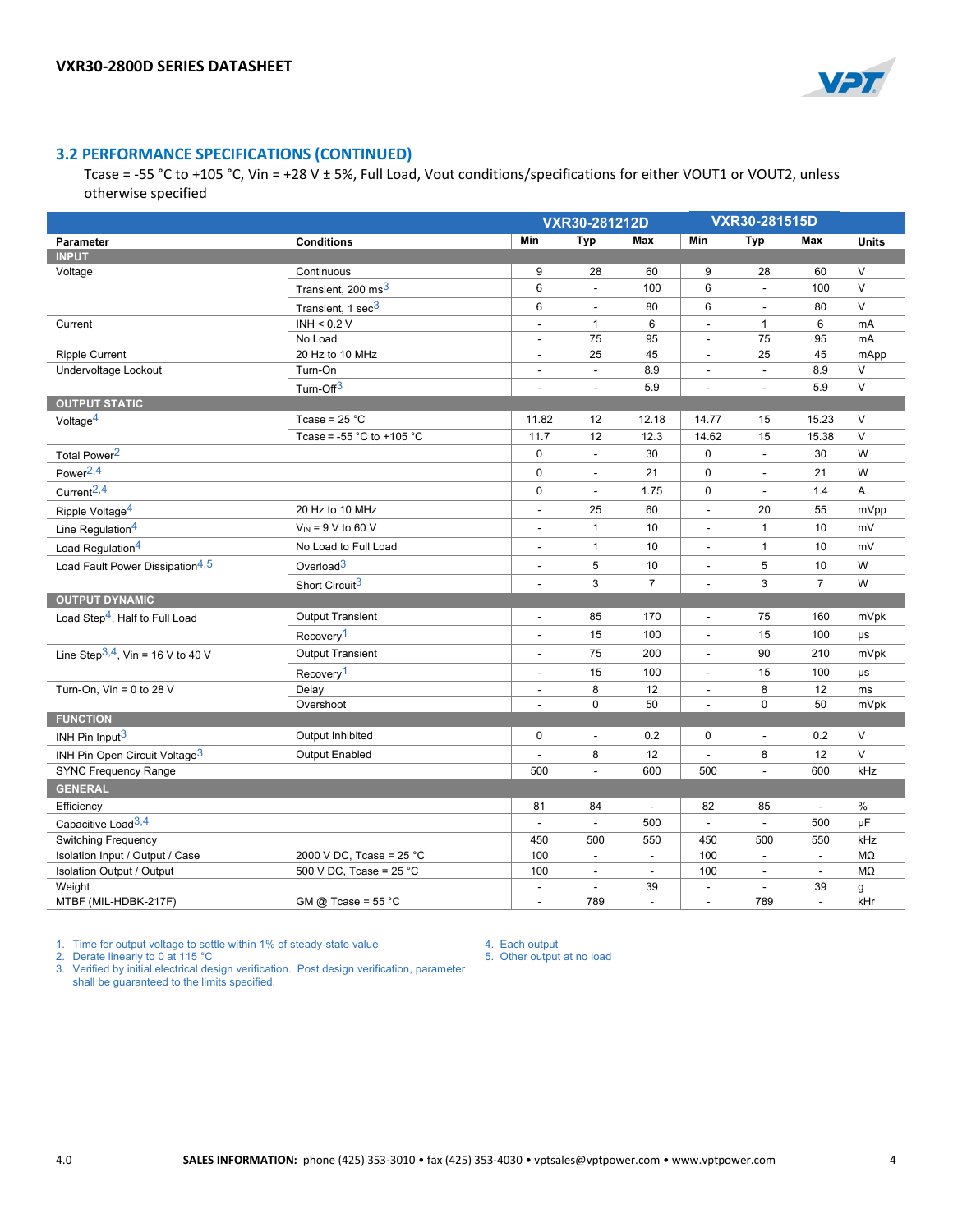

# **4.0 PERFORMANCE CURVES**

**4.1.1 VXR30-283R33R3D Efficiency (Typical, 25 °C) 4.1.2 VXR30-280505D Efficiency (Typical, 25 °C)**











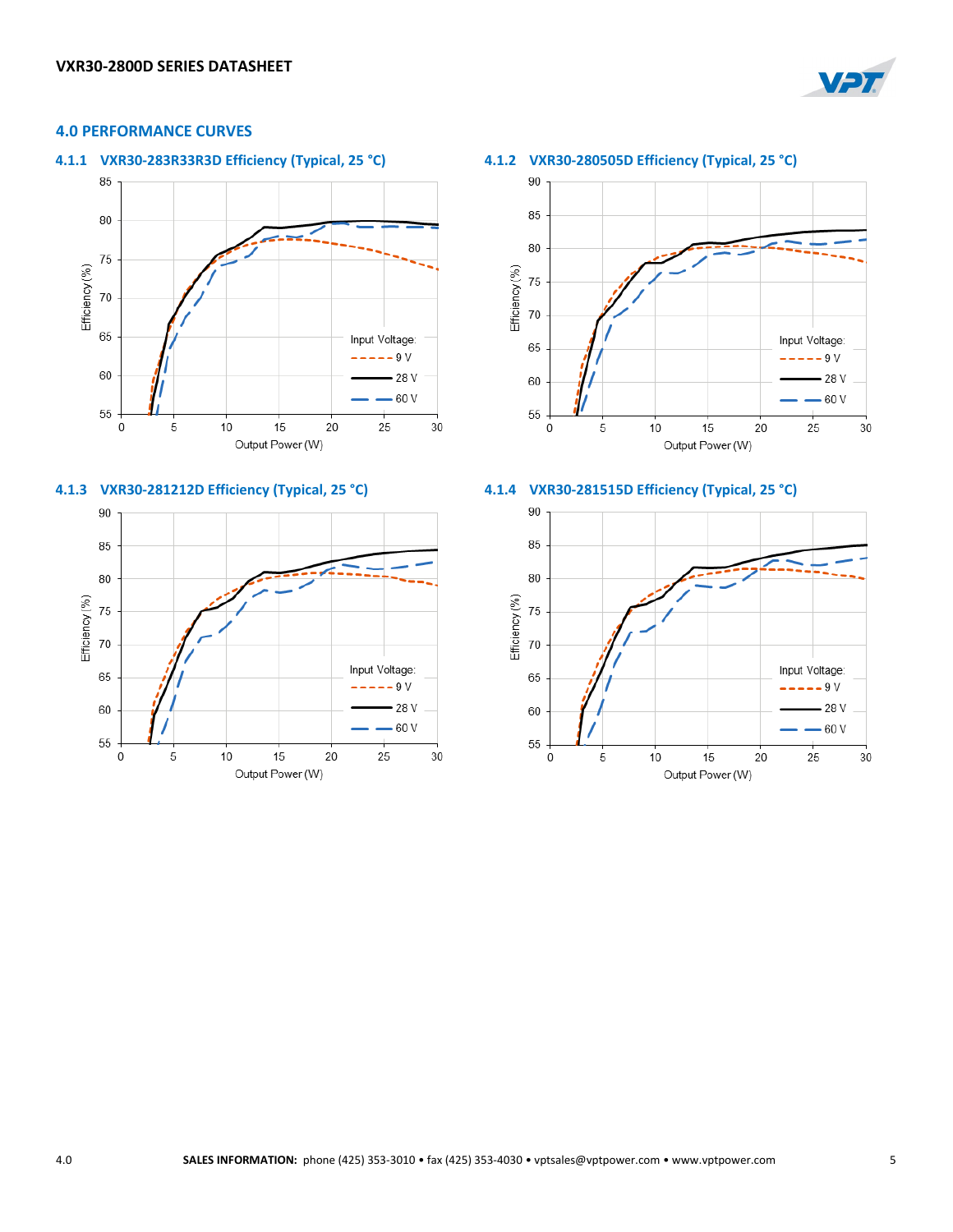

### **5.0 MECHANICAL OUTLINES AND PINOUT**

#### **Standard Package:**



1. Tolerances are ±0.005" unless otherwise stated

2. Case temperature is measured on the center of the baseplate surface

3. Mounting holes are not threaded. Recommended fastener is 4-40

4. Materials: Body (Epoxy with integral metalized EMI shield); Pin (Tellurium Copper, alloy 145, gold over nickel plating)

|   | <b>Pin</b> Function | <b>Pin</b> | <b>Function</b> |   | <b>Pin</b> Function |
|---|---------------------|------------|-----------------|---|---------------------|
|   | 28VIN               |            | SYNC            |   | VOUT2               |
| 2 | <b>INCOM</b>        | 5          | CASE            | 8 | OUTCOM1             |
|   | <b>INH</b>          | 6          | OUTCOM2         | 9 | VOUT <sub>1</sub>   |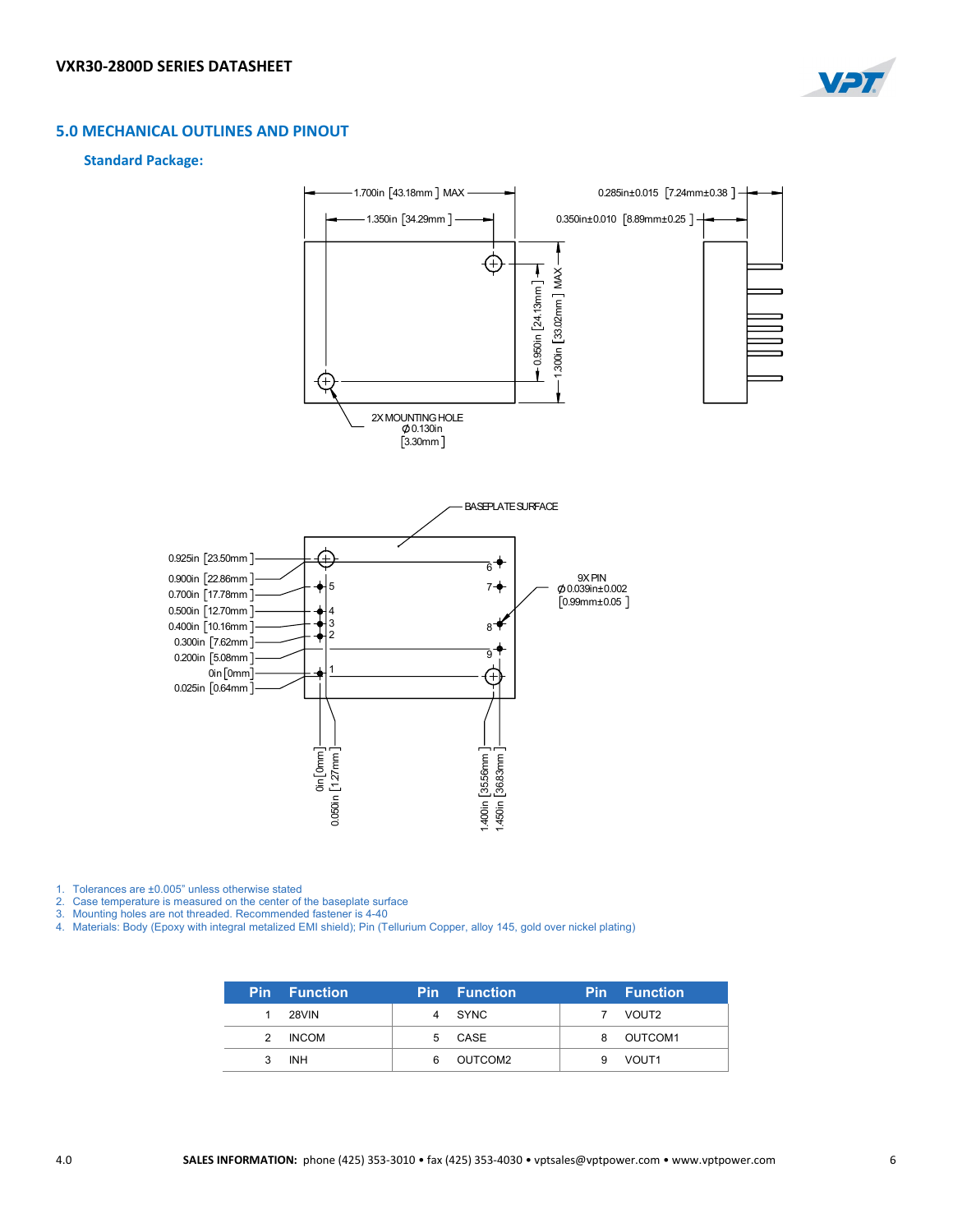### **VXR30-2800D SERIES DATASHEET**

# **6.0 TECHNICAL NOTES**

Please note that many of these functions are also demonstrated in detail on the VPT website in the form o[f technical video labs.](http://www.vptpower.com/data/vpt-video-labs/)

# **6.1 GENERAL INFORMATION**

#### **6.1.1 Topology Description**

The VXR30-2800D Series is an isolated dual-output DC-DC converter. Providing two separately controlled isolated outputs either of which can be configured as positive or negative, the fixed frequency primary regulated flyback followed by a synchronous rectified buck converter provides high efficiency over a wide input voltage range. The two stage topology provides tightly regulated output voltages with fast transient response while eliminating analog feedback isolation. Implementing two independently controlled outputs eliminates any cross regulation error caused by unbalanced load conditions.

#### **6.1.2 External Components**

The VXR30-2800D Series is designed to operate stand-alone and does not require external components for proper operation in meeting the datasheet specifications. Input and output L-C filters are provided internally for low ripple and noise. To further reduce output ripple and noise for more sensitive applications, a small ceramic capacitor,  $1 \mu F$  to  $10 \mu F$ , can be added to the output. Most application specific ripple requirements can be met with the addition of output capacitors alone. External output capacitance can be added up to the maximum listed in Section 3.2.

#### **6.1.3 Source Impedance**

The impedance of the 28 V input source can interact with the DC-DC converter and may affect performance. High source impedance is often caused by a long input cable or components added in series with the input. Source resistance will cause a DC voltage drop as the converter draws DC input current. This voltage drop is determined by multiplying the cable resistance by the input current at low line. The voltage drop and the actual voltage at the input to the converter will determine the minimum source voltage at which the converter will operate. A high source inductance can interact with the feedback control loop of the converter. VPT's EMI filters will typically isolate the source and eliminate this problem. In some cases, additional input capacitance may be needed to stabilize the system.

#### **6.1.4 Output Configurations**

As each output of the converter is isolated both from the input and from each other, either output can be configured as a positive or negative voltage. The two outputs can also be stacked to create a single high voltage output. For example the VXR30-281212D model can output +12V from Vout1 to OutCom1 and -12V from OutCom2 to Vout2. Connecting OutCom1 to Vout2 will provide +24V from Vout1 to OutCom2.

#### **6.2 FUNCTION DESCRIPTIONS**

#### **6.2.1 On/Off Control (Inhibit)**

The INH (Inhibit) pin is a primary-side control pin referenced to INCOM. The INH pin must be driven using an open collector or open drain configuration. Pulling the INH pin low disables the converter output, removes bias voltage from internal control circuitry and puts the converter in a state of minimum input current draw. Leaving INH open enables the output, allowing the converter to operate normally. The pin must be pulled below 0.2 V to disable the output. An optional capacitor from INH to INCOM may be used to delay turn-on. The INH pin should be left open if not used.



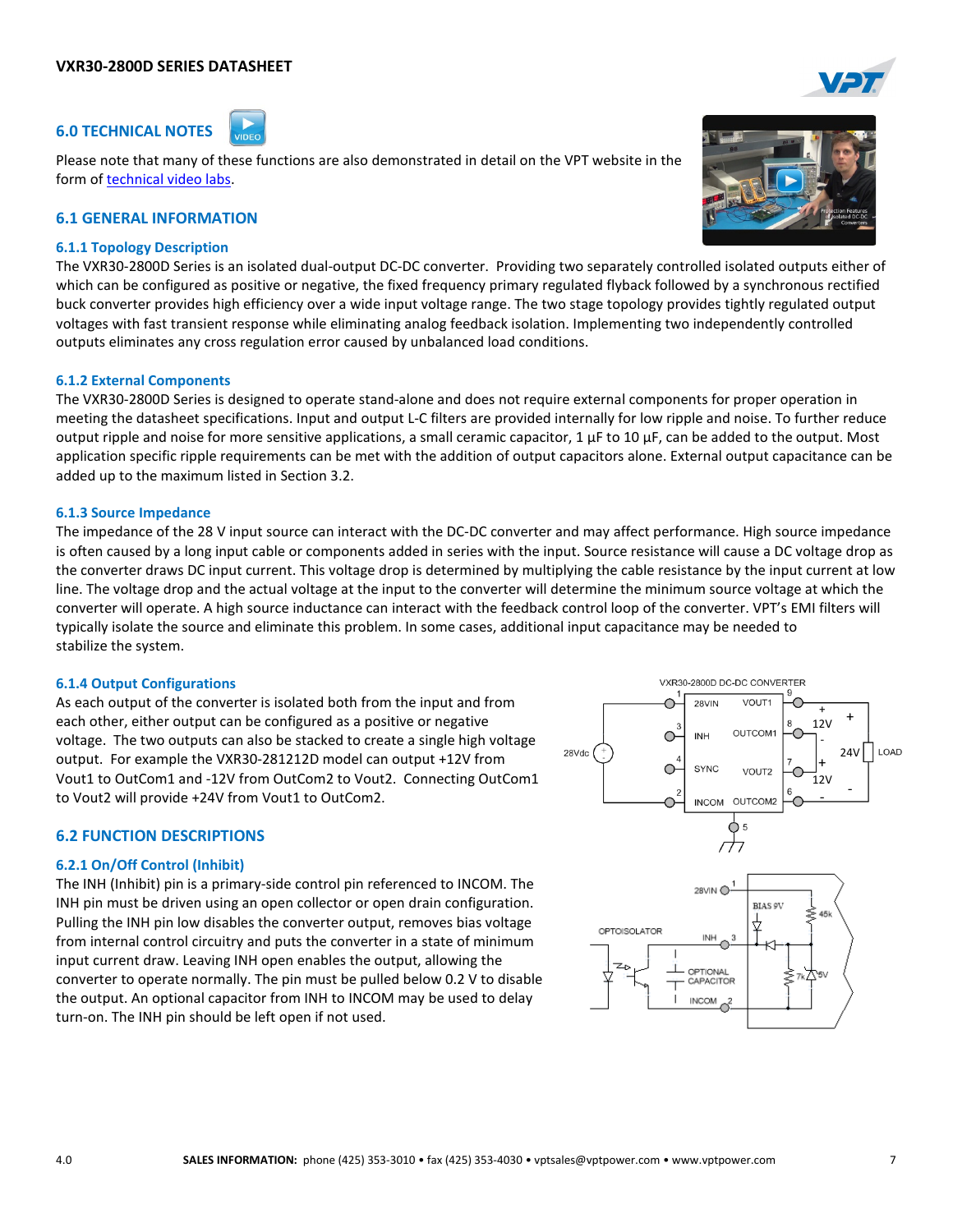

### **6.2.2 Frequency Synchronization (SYNC)**

The VXR30-2800D Series will free run at a switching frequency of approximately 500 kHz, which has been set for optimum converter performance. Frequency synchronization is not necessary unless required by system constraints. The VXR30-2800D Series provides a frequency synchronization input (SYNC) referenced to INCOM.

The SYNC pin can be driven by an external clock. The internal clock and internal power train will operate at the frequency applied to the SYNC pin. The SYNC pin should be driven with a TTL type 5 V square wave signal. The duty cycle of the square wave should be between 40% and 60%. Proper layout and circuit techniques are necessary to prevent noise from being injected into this pin. Synchronized converters should be located physically close together and share a low impedance INCOM connection. The SYNC pin should be connected to INCOM if not used.

### **6.3 PROTECTION FEATURES**

#### **6.3.1 Input Undervoltage Lockout**

The VXR30-2800D Series provides input undervoltage lockout protection. For input voltages below the turn-on voltage, the converter will remain off, drawing minimal current from the source. When the input voltage exceeds the turn-on voltage, the converter will start. The lockout circuit is designed to accept slow ramping input voltage waveforms. The VXR30-2800D circuit provides bias voltage to all secondary control circuits and control amplifiers before the output starts, ensuring a well-controlled start up sequence.

#### **6.3.2 Output Soft Start**

The VXR30-2800D Series utilizes an output soft-start function to ramp the output in a controlled manner, eliminating output voltage overshoot and limiting inrush current at turn on. A voltage-mode soft-start ensures the output waveform remains consistent regardless of changes in the load current. The output rise time is approximately 4 ms. The soft-start function is active whether the module is turned on with an application of input voltage or from release of the inhibit pin. Under normal conditions, current drawn from the source during turn-on will not exceed the full-load input current. The turn-on delay time is specified from the application of input voltage (or release of the inhibit pin) until the output reaches 90% of its final value.

#### **6.3.3 Output Overcurrent and Short Circuit Protection**

The VXR30-2800D Series provides output overcurrent and output short circuit protection independently to either output. During an overcurrent condition, a constant output current control circuit reduces the converter duty cycle to limit the output current to approximately 115% of each output's maximum rated value. The converter will continue to provide constant current into any overload condition. The other output will continue normal operation during this time. This feature allows the converter to start into any capacitive load rating per the datasheet. Recovery is automatic and immediate upon removal of the fault condition. Sustained overload operation may cause excessive power dissipation, therefore care should be taken to control the operating temperature of the converter in this condition.

During a short circuit condition, the shorted output will turn on and off to allow for low power dissipation. The non-shorted output will continue normal operation during this time. During a short circuit on either output, Vo on the shorted output will drop and turn off the switching for approximately 12 ms. After the 12 ms timeout, the unit will turn back on and the output will slowly ramp up the output voltage. If the short circuit is still present at that time, the switching will turn off again and repeat the cycle. If the load has returned to normal, the shorted output voltage will soft start back to normal regulation automatically.

# **6.4 PACKAGE**

#### **6.4.1 Package Description**

The VXR30-2800D is constructed with an epoxy encapsulated V-SHIELD® package that includes integral metallization for enhanced EMI shielding. The ruggedized package is highly resistant to chemical, solvent and salt environments and is fully compatible with high volume manufacturing processes including wave solder, cleaning solvents, high pressure sprays and aqueous wash processes. The encapsulated converter allows for superior shock and vibration performance in a low-weight package.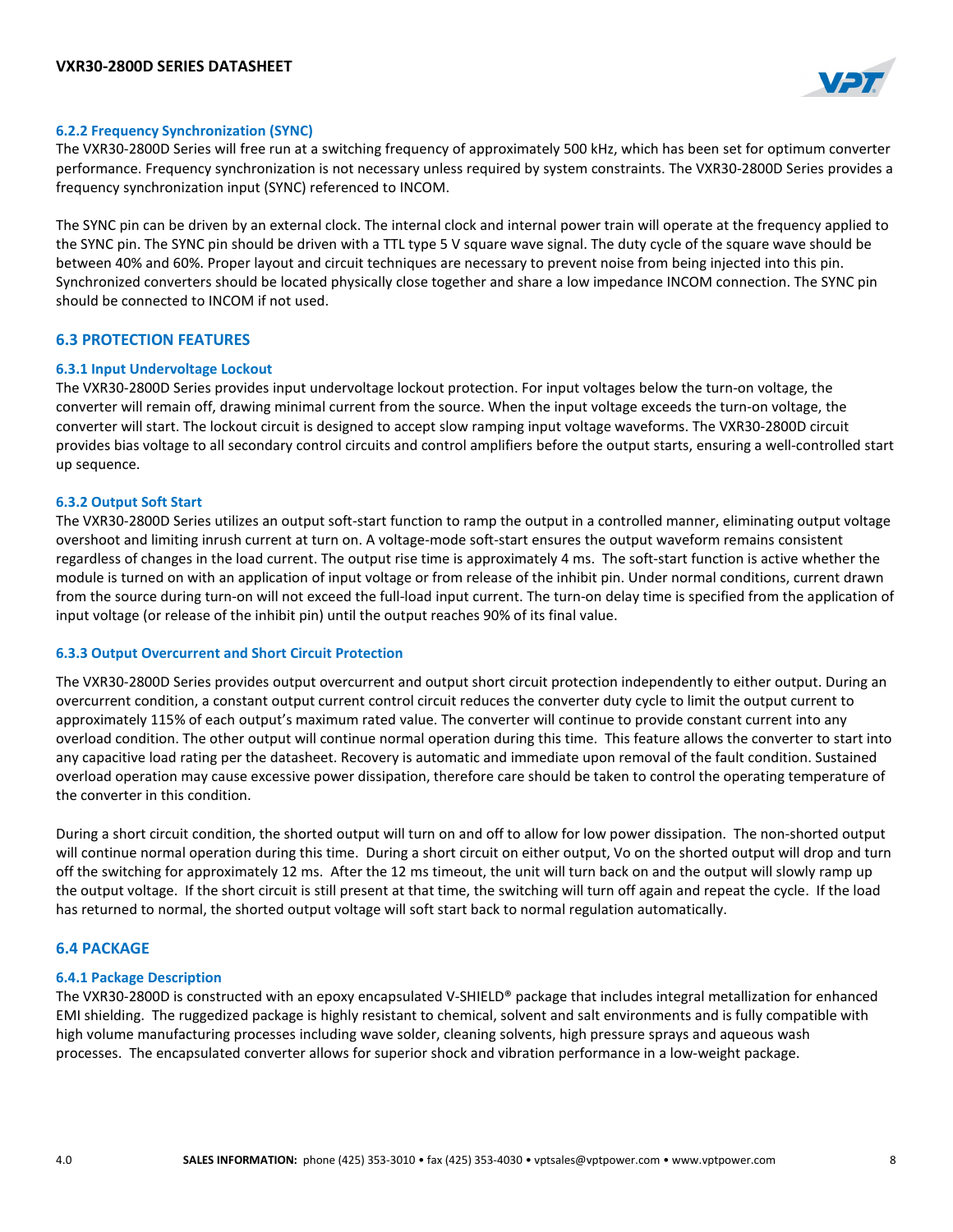

### **6.4.2 Thermal Performance**

The VXR30-2800D Series is rated for full power operation up to 105 °C. Operation above 105 °C is allowed at reduced power. Specifically, the output power should be derated linearly from full power at 105 °C to half power at 110 °C and to zero power at 115 °C. The operating temperature of the converter is specified on the baseplate or top plate of the converter. The converter is designed to be conduction-cooled, with either the baseplate or top plate mounted to a heat sink, chassis, PCB or other thermal surface.

The DC-DC converter contains many semiconductor components. The maximum temperature rise from junction to case is 17 °C at full load.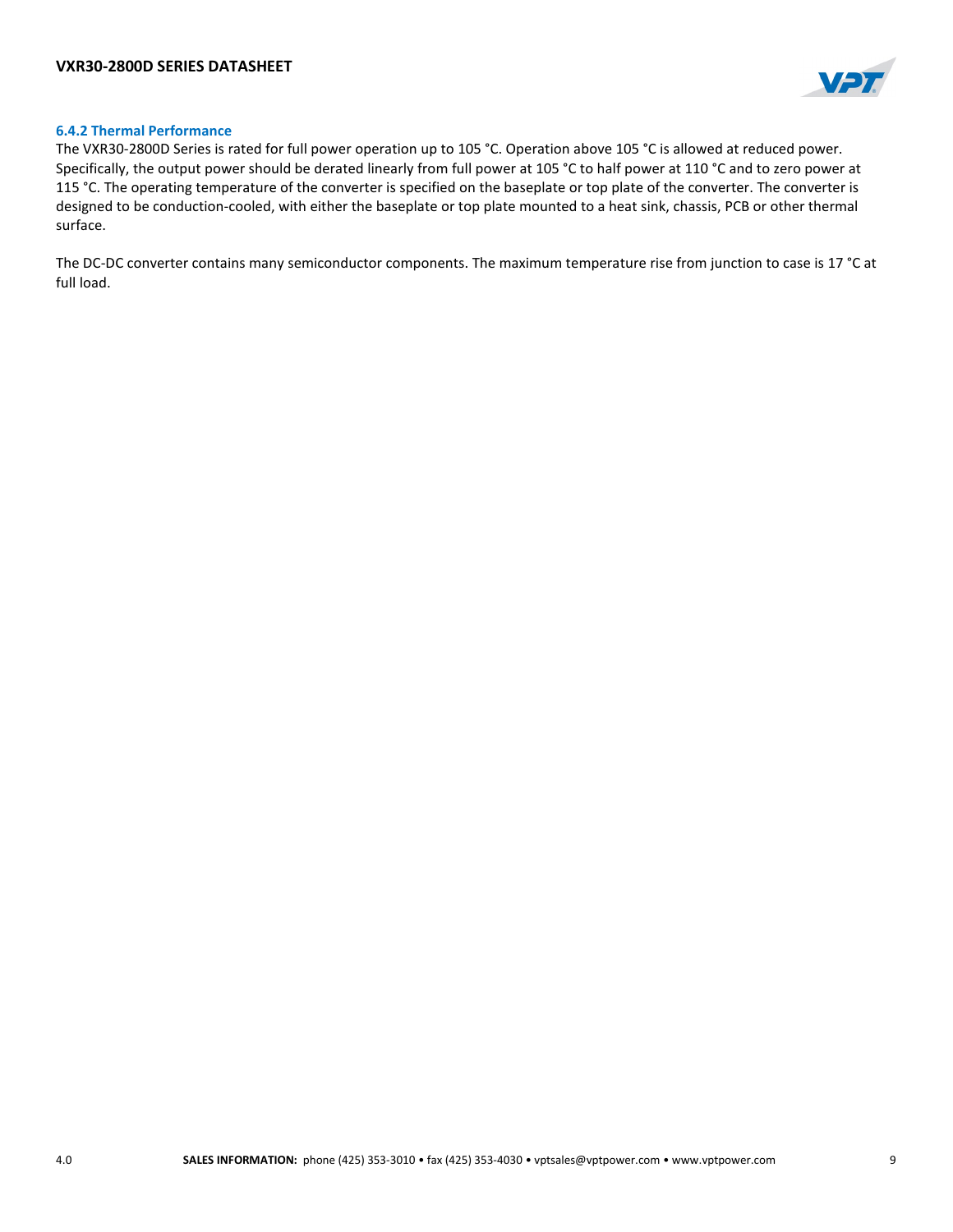

# **7.0 ENVIRONMENTAL SCREENING**

| Test                    | <b>Condition</b>                                                                        |
|-------------------------|-----------------------------------------------------------------------------------------|
| Internal Visual         | IPC-A-610, Class 3                                                                      |
| Temperature Cycling     | MIL-STD-883, Method 1010, Condition B, -55 $^{\circ}$ C to +125 $^{\circ}$ C, 10 Cycles |
| <b>Burn In</b>          | 96 hours at $+105$ °C.                                                                  |
| <b>Final Flectrical</b> | 100% at 25 °C                                                                           |
| <b>External Visual</b>  | Internal Procedure                                                                      |

# **8.0 ORDERING INFORMATION**

This commercially available product series was specifically designed to accommodate factory configurable output voltage combinations in addition to those defined per the product ordering information table. Please note that in a mixed output voltage configuration, the lowest output must be located in Output Voltage 1.

| VXR30- 28 05 05 D |  |  |  |
|-------------------|--|--|--|
|                   |  |  |  |

| (1)<br><b>Product</b><br><b>Series</b> | (2)<br><b>Nominal Input</b><br><b>Voltage</b> | (3)<br><b>Output Voltage 1</b>                                             | (4)<br><b>Output Voltage 2</b>                                         | (5)<br><b>Number of</b><br><b>Outputs</b> |
|----------------------------------------|-----------------------------------------------|----------------------------------------------------------------------------|------------------------------------------------------------------------|-------------------------------------------|
| <b>VXR30-</b>                          | 28 Volts<br>28                                | <b>3R3</b> 3.3 Volts<br>05 Volts<br>05<br>12 Volts<br>12<br>15 Volts<br>15 | 3.3 Volts<br>3R3<br>05 Volts<br>05<br>12 Volts<br>12<br>15 Volts<br>15 | Dual<br>D                                 |

Please contact your sales representative or the VPT Inc. Sales Department for more information concerning additional environmental screening and testing, different input voltage, output voltage, power requirements, and source inspection.

#### **9.0 CONTACT INFORMATION**

To request a quotation or place orders please contact your sales representative or the VPT, Inc. Sales Department at:

| Phone:  | (425) 353-3010        |
|---------|-----------------------|
| Fax:    | (425) 353-4030        |
| E-mail: | vptsales@vptpower.com |

All information contained in this datasheet is believed to be accurate, however, no responsibility is assumed for possible errors or omissions. The products or specifications contained herein are subject to change without notice. VPT, its logo and tagline are registered trademarks in the U.S. Patent and Trademark Office.